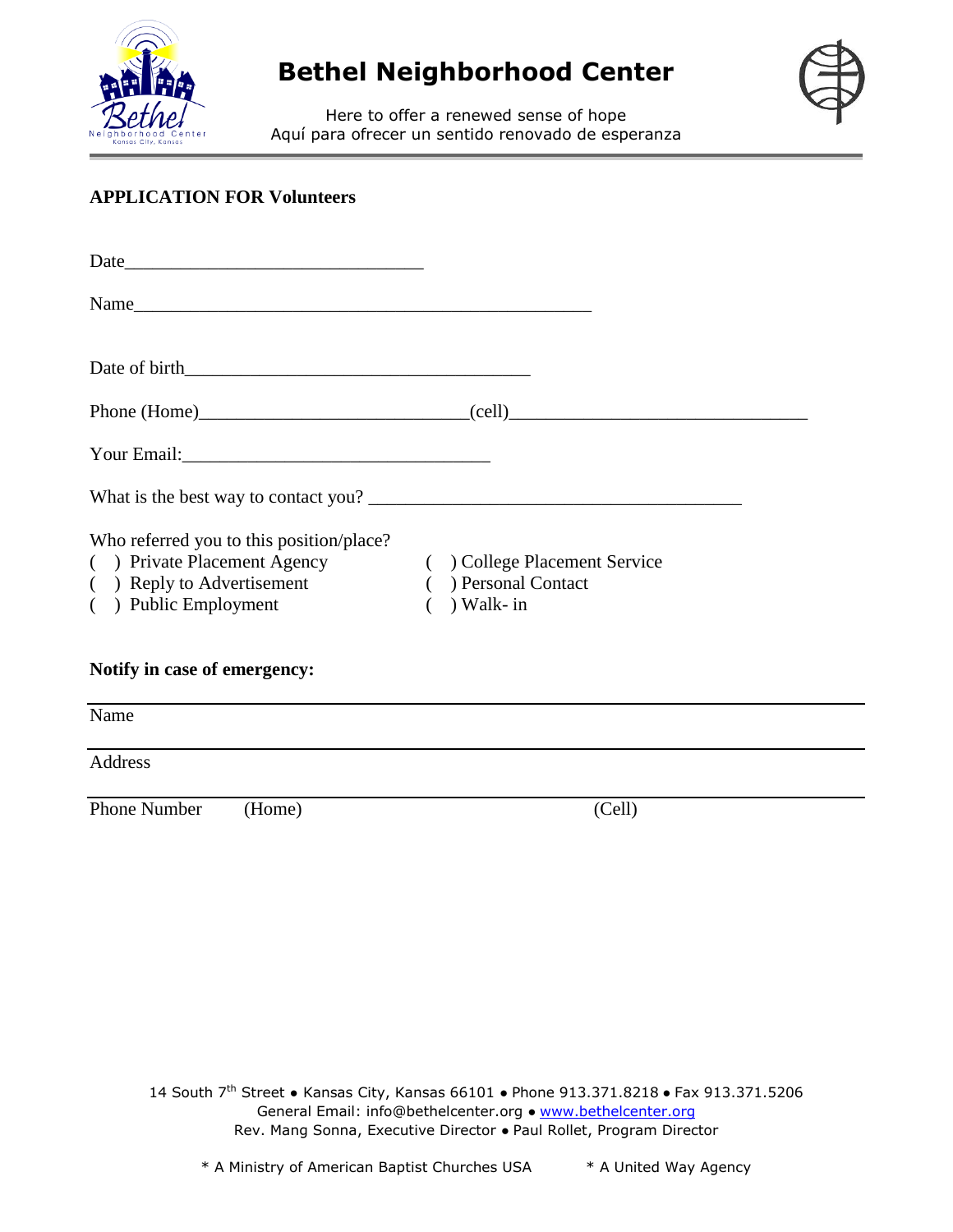



Here to offer a renewed sense of hope Aquí para ofrecer un sentido renovado de esperanza

\_\_\_\_\_\_\_\_\_\_\_\_\_\_\_\_\_\_\_\_\_\_\_\_\_\_\_\_\_\_\_\_\_\_\_\_\_\_\_\_\_\_\_\_\_\_\_\_\_\_\_\_\_\_\_\_\_\_\_\_\_\_\_\_\_\_\_\_\_\_\_\_\_\_\_\_\_\_\_\_\_\_

\_\_\_\_\_\_\_\_\_\_\_\_\_\_\_\_\_\_\_\_\_\_\_\_\_\_\_\_\_\_\_\_\_\_\_\_\_\_\_\_\_\_\_\_\_\_\_\_\_\_\_\_\_\_\_\_\_\_\_\_\_\_\_\_\_\_\_\_\_\_\_\_\_\_\_\_\_\_\_\_\_\_

\_\_\_\_\_\_\_\_\_\_\_\_\_\_\_\_\_\_\_\_\_\_\_\_\_\_\_\_\_\_\_\_\_\_\_\_\_\_\_\_\_\_\_\_\_\_\_\_\_\_\_\_\_\_\_\_\_\_\_\_\_\_\_\_\_\_\_\_\_\_\_\_\_\_\_\_\_\_\_\_\_\_

\_\_\_\_\_\_\_\_\_\_\_\_\_\_\_\_\_\_\_\_\_\_\_\_\_\_\_\_\_\_\_\_\_\_\_\_\_\_\_\_\_\_\_\_\_\_\_\_\_\_\_\_\_\_\_\_\_\_\_\_\_\_\_\_\_\_\_\_\_\_\_\_\_\_\_\_\_\_\_\_\_\_

### **EDUCATION**

Highest Grade Completed: 1 2 3 4 5 6 7 8 9 10 11 12

College: 1 2 3 4 (Attach GED, High school and college diploma or degree)

Graduate Work: \_\_\_\_\_\_\_\_\_\_\_\_\_\_\_\_\_\_\_\_\_\_\_\_\_\_\_\_\_\_\_\_\_\_\_\_\_

Special Training: \_\_\_\_\_\_\_\_\_\_\_\_\_\_\_\_\_\_\_\_\_\_\_\_\_\_\_\_\_\_\_\_\_\_\_\_\_\_\_\_\_\_\_\_\_\_\_\_\_\_\_\_\_\_\_\_\_\_\_\_\_\_\_\_\_

Special Skills (Computer/Arts/Machinery operation/any other)

Special training in Children and Youth Development:\_\_\_\_\_\_\_\_\_\_\_\_\_\_\_\_\_\_\_\_\_\_\_\_\_\_\_\_\_\_

14 South 7<sup>th</sup> Street • Kansas City, Kansas 66101 • Phone 913.371.8218 • Fax 913.371.5206 General Email: info@bethelcenter.org ● www.bethelcenter.org Rev. Mang Sonna, Executive Director ● Paul Rollet, Program Director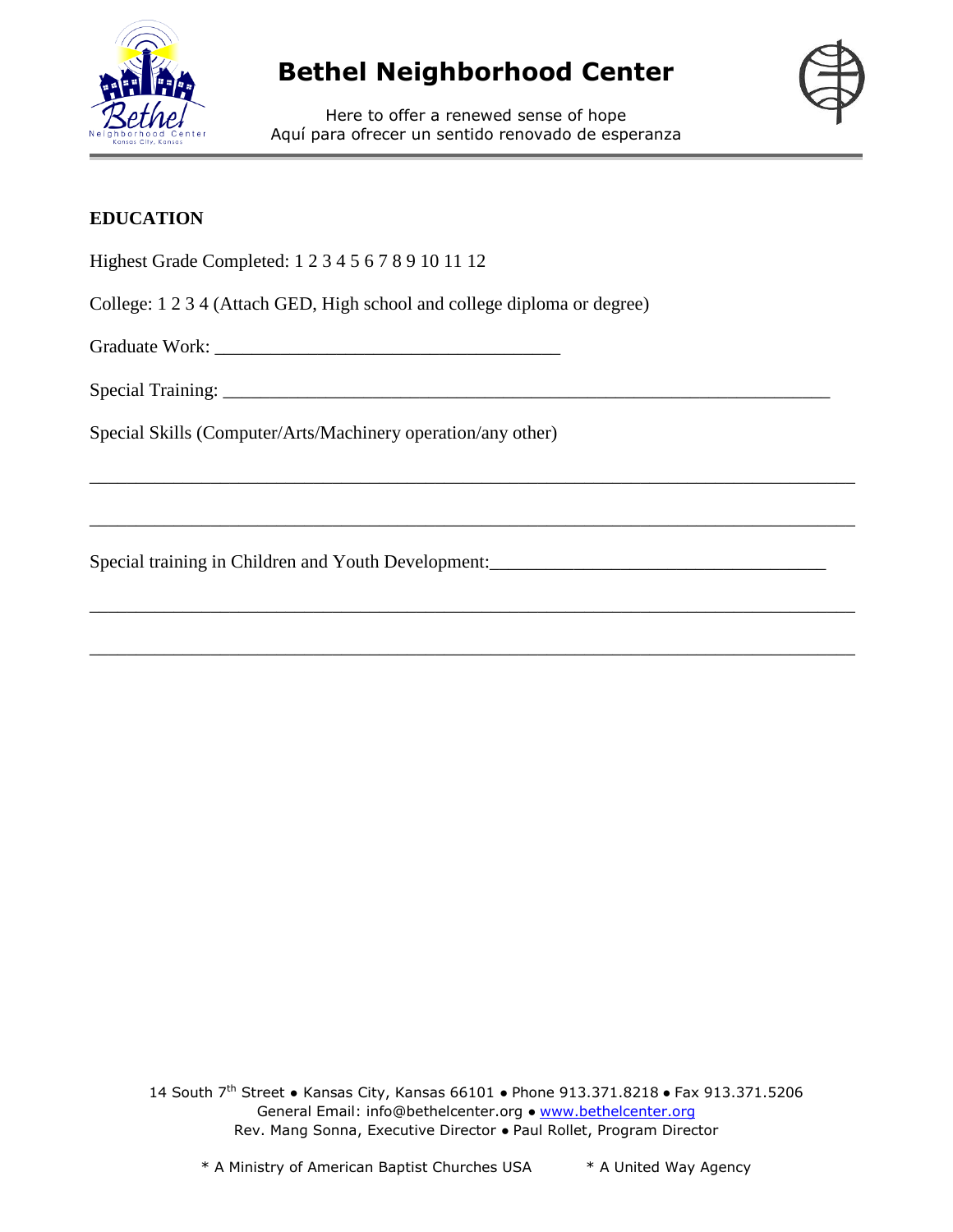





#### **Bethel Neighborhood Center Volunteer Code of Ethics and Rules**

### *Welcome to the Bethel Neighborhood Center Volunteer Program!*

We welcome you and want to say thank you for volunteering. We truly appreciate this gift of your time and energy, which enriches us all. Volunteers have long been a valuable resource of our agency. When you volunteer for BNC you join a long line of dedicated people who met and continue to meet the community's needs. At Bethel Neighborhood Center, staff and volunteers work together as partners, resulting in a quality experience for our clients, our youth and their families. Now you are part of the team.

This Code of ethics and rule is intended to help you understand Bethel Neighborhood Center and your role as a valued volunteer, to answer questions and provide guidance. Please read it carefully and keep it for future reference. Contact Paul Rollet, Program Director and Volunteer Coordinator, if you have any questions.

We hope that you enjoy a productive and fulfilling volunteer experience with Bethel Neighborhood Center.

### **Code of Ethics and Rules**

1. Smoking or use of tobacco products is prohibited.

2. Using, possessing, or being under the influence of alcohol of illegal drugs will not be tolerated.

- 3. Volunteers will not abuse children and youth including but not limited to:
- A. Physical Abuse strike, spank, shake or slap
- B. Verbal Abuse humiliate, degrade, and threaten
- C. Sexual Abuse including inappropriate touching and exposure
- D. Mental Abuse

4. Volunteers must treat children, senior adults and staff of all races, religions, and cultures with respect and consideration.

5. Volunteers must use positive techniques of guidance, including positive reinforcement and encouragement rather than competition comparison or criticism.

6. Volunteers shall abstain from humiliating or frightening discipline techniques.

14 South 7<sup>th</sup> Street • Kansas City, Kansas 66101 • Phone 913.371.8218 • Fax 913.371.5206 General Email: info@bethelcenter.org • www.bethelcenter.org Rev. Mang Sonna, Executive Director ● Paul Rollet, Program Director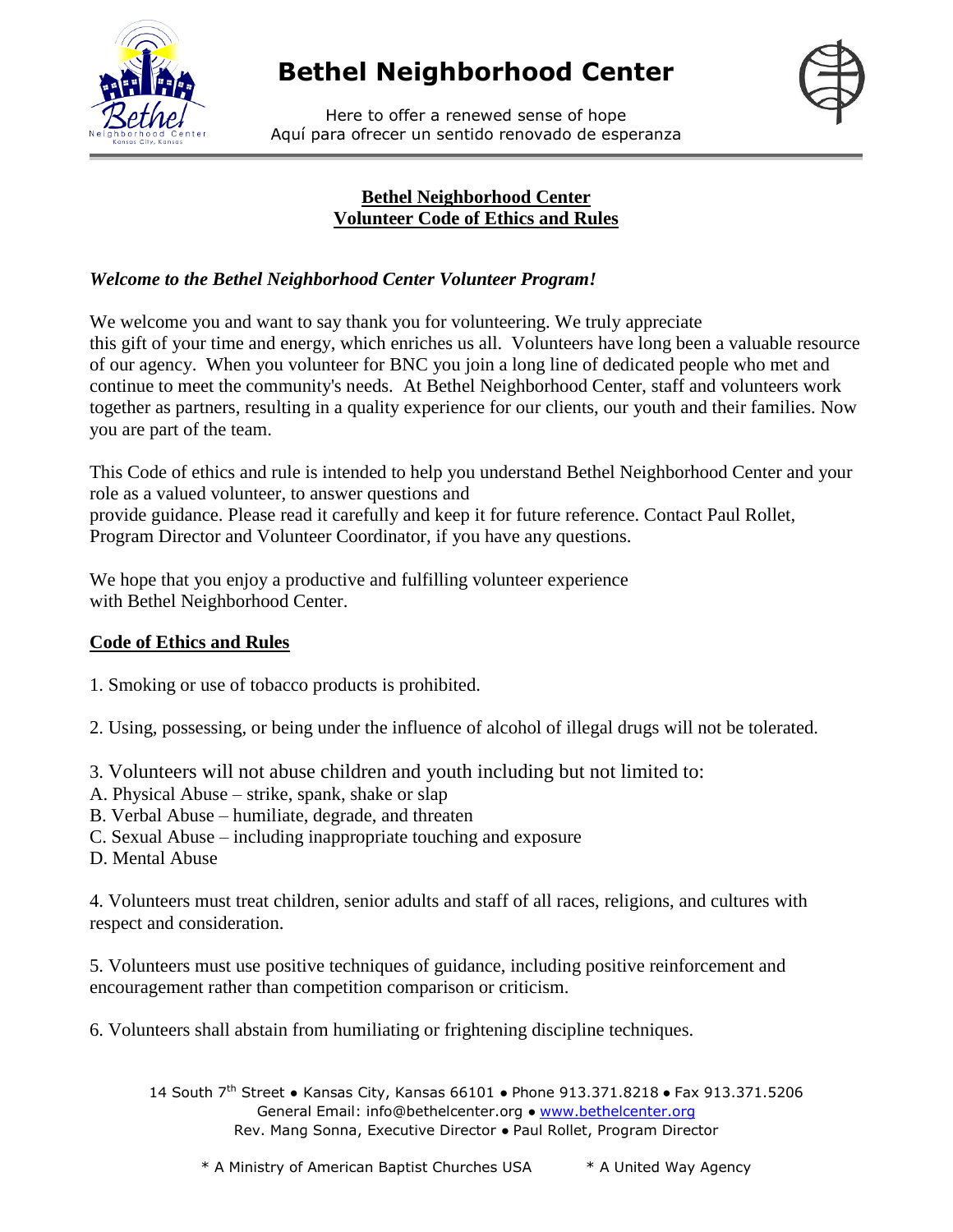

Here to offer a renewed sense of hope Aquí para ofrecer un sentido renovado de esperanza



7. Volunteers shall not use profanity in the presence of children, senior adults or parents.

8. Volunteers will refrain from intimate displays of affection toward others in the presence of children, senior adults, parents and staff.

9. Volunteers must be free of physical and psychological conditions that might adversely affect senior adults and children's health, including fever or contagious conditions.

10. Volunteers will portray a positive role model for youth and senior adults by maintaining an attitude of respect, loyalty, patience, integrity, courtesy, tact and maturity.

14. Any suspected abuse or neglect of a child or a senior adult must be reported to Program Director or Assistant Program Director.

15. I understand that as a volunteer for the Bethel Neighborhood Center, I will be subject to a background check, including criminal history.

16. Refrain from **Cell phone** use during the youth and senior's program. In case of emergency you can use Bethel Neighborhood Center office phone.

17. I will call ahead of time and inform Bethel staff if I am not coming to the program.

18. Dress code- man/boy wears long pants or short that does not show underwear. You can wear Tshirt (appropriate printed shirt) or business causal. Woman/girls- wear long pant or short that does not show your waist. Short should be fingertip length. You can wear tank tops during summer. The straps should cover your bra strap and your shirt should cover the waist of your pants. Highly recommend wearing comfortable shirt or business casual. Please don't wear inappropriate printed T-shirt, short or pants. Wear a comfortable shoes.

I understand that any violations of this Code may be grounds for removal as a volunteer. Being fully aware of the matters contained in the Volunteer Code of Ethics and Rules, I still desire considerations as volunteer for Bethel Neighborhood Center.

| Signature:                     | Date: |
|--------------------------------|-------|
| Parent or guardian's signature | Date: |
| (If you are under 18)          |       |

14 South 7<sup>th</sup> Street • Kansas City, Kansas 66101 • Phone 913.371.8218 • Fax 913.371.5206 General Email: info@bethelcenter.org • www.bethelcenter.org Rev. Mang Sonna, Executive Director ● Paul Rollet, Program Director